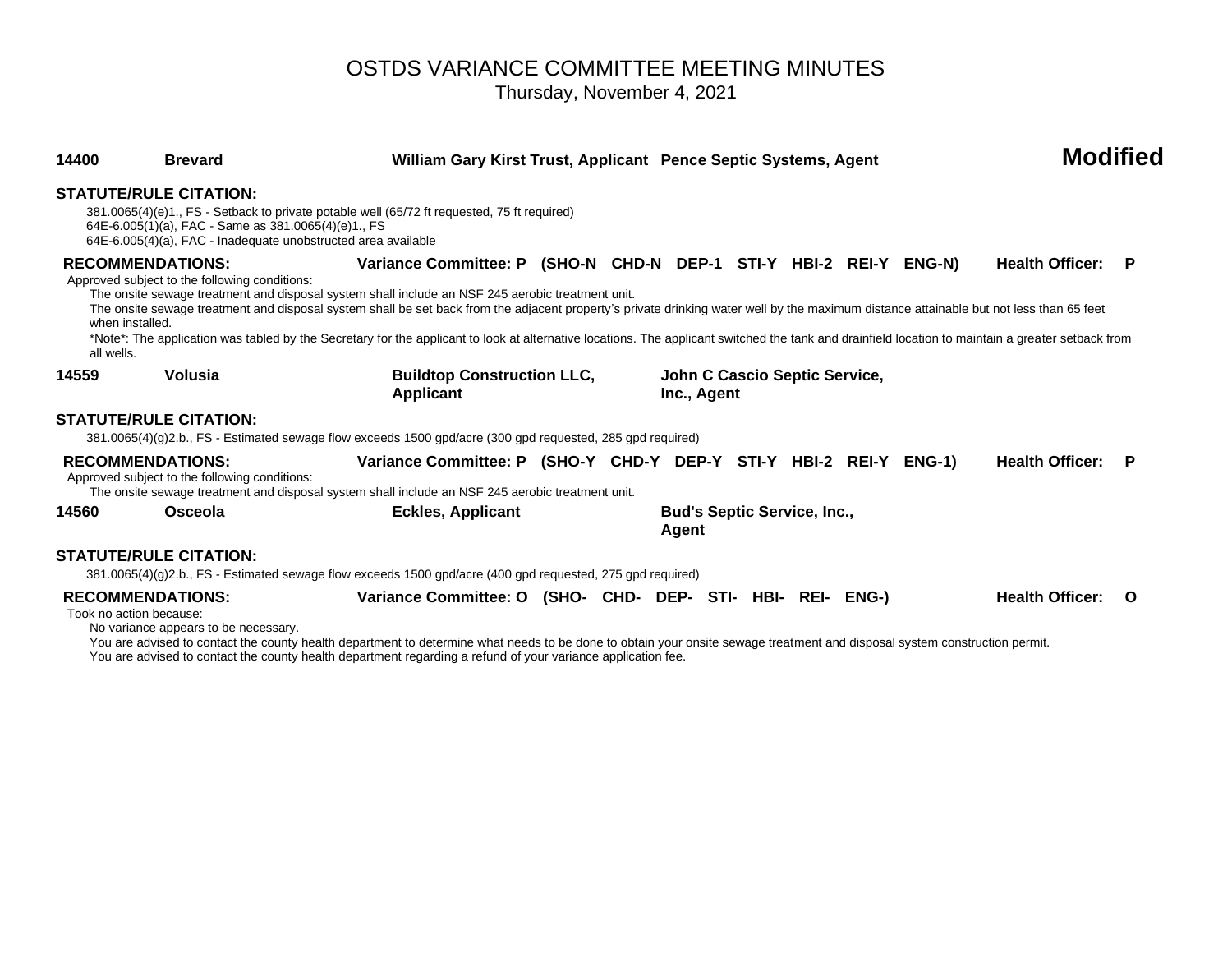| 14561     | <b>Volusia</b>                                                                                                                                      | Hunt, Applicant                                                                                                                                                                                                                                                                                                                                                                                                                |  | <b>Woody's Septic Tank Service,</b><br>Agent |  |  |                        |     |
|-----------|-----------------------------------------------------------------------------------------------------------------------------------------------------|--------------------------------------------------------------------------------------------------------------------------------------------------------------------------------------------------------------------------------------------------------------------------------------------------------------------------------------------------------------------------------------------------------------------------------|--|----------------------------------------------|--|--|------------------------|-----|
|           | <b>STATUTE/RULE CITATION:</b>                                                                                                                       | 62-6.015, Table V, FAC - Setback to irrigation well (16'-tank/25'-df requested, 25 ft required)                                                                                                                                                                                                                                                                                                                                |  |                                              |  |  |                        |     |
|           | <b>RECOMMENDATIONS:</b><br>Approved subject to the following conditions:                                                                            | Variance Committee: P (SHO-N CHD-Y DEP-2 STI-1 HBI-Y REI-Y ENG-Y)<br>The onsite sewage treatment and disposal system drainfield shall be set back from the irrigation well by the maximum distance attainable but not less than 25 feet when installed.                                                                                                                                                                        |  |                                              |  |  | <b>Health Officer:</b> | P   |
| 14562     | Volusia                                                                                                                                             | <b>Maronda Homes, LLC, Applicant</b>                                                                                                                                                                                                                                                                                                                                                                                           |  | Franz, Agent                                 |  |  |                        |     |
|           | <b>STATUTE/RULE CITATION:</b><br>62-6.005(1)(a), FAC - Same as 381.0065(4)(e)1., FS<br>62-6.005(4)(a), FAC - Inadequate unobstructed area available | 381.0065(4)(e)1., FS - Setback to private potable well (56/63 ft requested, 75 ft required)<br>62-6.005(2), FAC - Setback to property line (3 ft requested, 5 ft required)                                                                                                                                                                                                                                                     |  |                                              |  |  |                        |     |
| and 63'). | <b>RECOMMENDATIONS:</b><br>Approved subject to the following conditions:                                                                            | Variance Committee: P (SHO-N CHD-N DEP-Y STI-Y HBI-2 REI-1 ENG-Y)<br>The onsite sewage treatment and disposal system shall include an NSF 245 aerobic treatment unit with drip irrigation.<br>The onsite sewage treatment and disposal system shall be set back from the private drinking water wells the maximum distance attainable but not less than proposed in the application (56'                                       |  |                                              |  |  | <b>Health Officer:</b> | P   |
| 14563     | <b>Marion</b>                                                                                                                                       | DRC 24, LLC, Applicant                                                                                                                                                                                                                                                                                                                                                                                                         |  | Salvador, Agent                              |  |  |                        |     |
|           | <b>STATUTE/RULE CITATION:</b>                                                                                                                       | 381.0065(4)(a), FS - Lot is not 1/2 acre (0.45 acre requested, 0.5 acre required)                                                                                                                                                                                                                                                                                                                                              |  |                                              |  |  |                        |     |
|           | <b>RECOMMENDATIONS:</b><br>Approved subject to the following conditions:                                                                            | Variance Committee: P (SHO-Y CHD-N DEP-N STI-1 HBI-2 REI-Y ENG-Y)<br>This variance applies only to the lot size requirements of section 381.0065(4)(a), F.S. The structure shall comply with the authorized sewage flow provisions of section 381.0065(4)(a), F.S.<br>The single-family residence shall be connected to the public drinking water system within 180 days of notification of the availability of such a system. |  |                                              |  |  | <b>Health Officer:</b> | - P |
| 14564     | Marion                                                                                                                                              | DRC 24, LLC, Applicant                                                                                                                                                                                                                                                                                                                                                                                                         |  | Salvador, Agent                              |  |  |                        |     |
|           | <b>STATUTE/RULE CITATION:</b>                                                                                                                       | 381.0065(4)(a), FS - Lot is not 1/2 acre (0.29 acre requested, 0.5 acre required)                                                                                                                                                                                                                                                                                                                                              |  |                                              |  |  |                        |     |
|           | <b>RECOMMENDATIONS:</b>                                                                                                                             | Variance Committee: P (SHO-N CHD-Y DEP-Y STI-1 HBI-Y REI-2 ENG-N)                                                                                                                                                                                                                                                                                                                                                              |  |                                              |  |  | <b>Health Officer:</b> | P   |

Approved subject to the following conditions: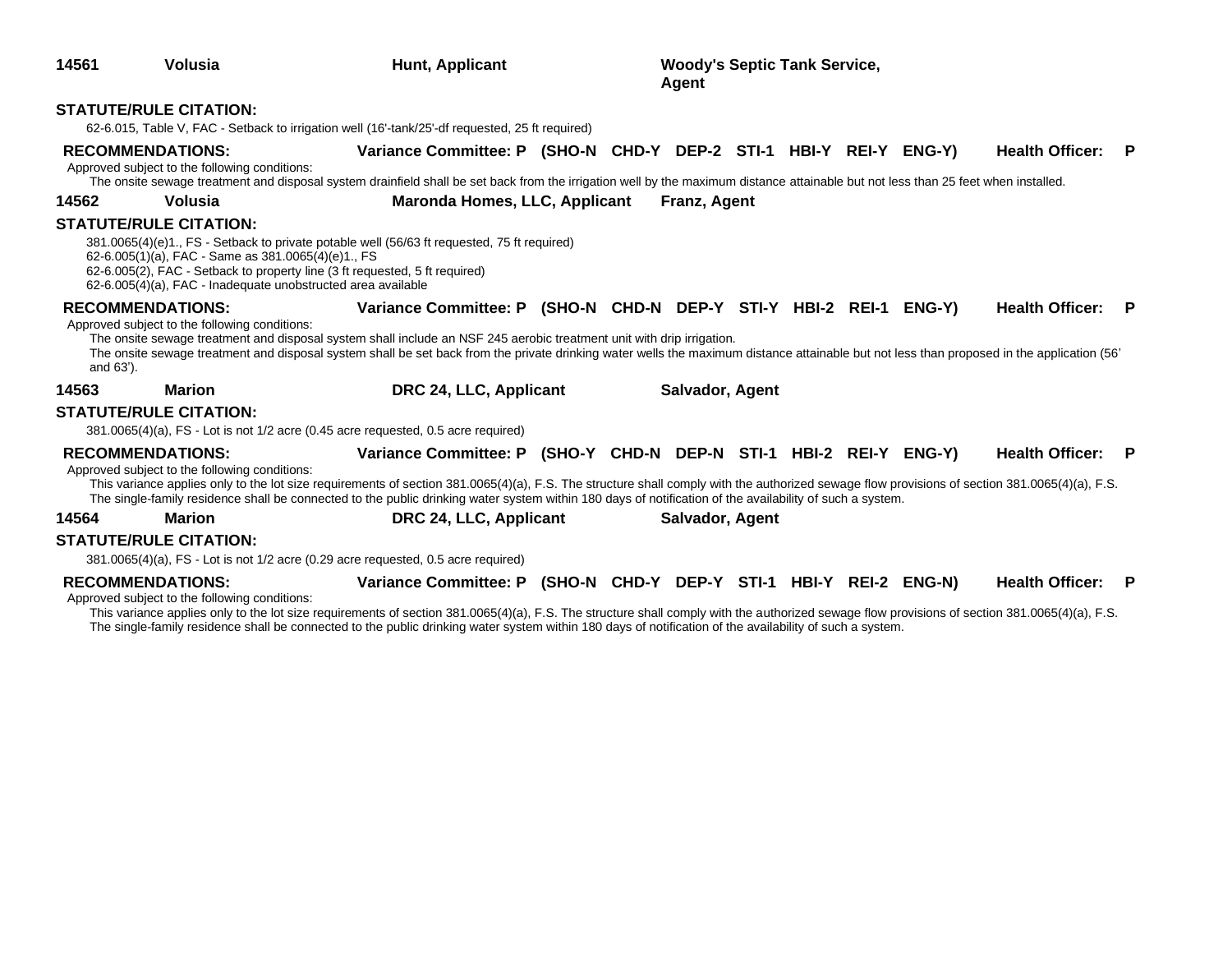| 14565 | <b>Marion</b>                                                            | <b>Belac Homes, Applicant</b>                                                                                                                                                                                                                                                                                                                                                                                                  | <b>Smallwood, Agent</b> |  |  |  |                        |          |
|-------|--------------------------------------------------------------------------|--------------------------------------------------------------------------------------------------------------------------------------------------------------------------------------------------------------------------------------------------------------------------------------------------------------------------------------------------------------------------------------------------------------------------------|-------------------------|--|--|--|------------------------|----------|
|       | <b>STATUTE/RULE CITATION:</b>                                            |                                                                                                                                                                                                                                                                                                                                                                                                                                |                         |  |  |  |                        |          |
|       |                                                                          | 381.0065(4)(a), FS - Lot is not 1/2 acre and 100 ft wide (0.23 ac, 80 ft requested, 0.5 ac, 100 ft required)                                                                                                                                                                                                                                                                                                                   |                         |  |  |  |                        |          |
|       | <b>RECOMMENDATIONS:</b><br>Approved subject to the following conditions: | Variance Committee: P (SHO-N CHD-Y DEP-Y STI-1 HBI-Y REI-2 ENG-N)<br>This variance applies only to the lot size requirements of section 381.0065(4)(a), F.S. The structure shall comply with the authorized sewage flow provisions of section 381.0065(4)(a), F.S.                                                                                                                                                             |                         |  |  |  | <b>Health Officer:</b> | <b>P</b> |
| 14566 | <b>Marion</b>                                                            | The single-family residence shall be connected to the public drinking water system within 180 days of notification of the availability of such a system.<br><b>Aldana Contracting, LLC,</b><br><b>Applicant</b>                                                                                                                                                                                                                |                         |  |  |  |                        |          |
|       | <b>STATUTE/RULE CITATION:</b>                                            | 381.0065(4)(a), FS - Lot is not 1/2 acre and 100 ft wide (0.31 ac, 82 ft requested, 0.5 ac, 100 ft required)                                                                                                                                                                                                                                                                                                                   |                         |  |  |  |                        |          |
|       | <b>RECOMMENDATIONS:</b><br>Approved subject to the following conditions: | Variance Committee: P (SHO-N CHD-Y DEP-Y STI-1 HBI-Y REI-2 ENG-N)<br>This variance applies only to the lot size requirements of section 381.0065(4)(a), F.S. The structure shall comply with the authorized sewage flow provisions of section 381.0065(4)(a), F.S.<br>The single-family residence shall be connected to the public drinking water system within 180 days of notification of the availability of such a system. |                         |  |  |  | Health Officer: P      |          |
| 14567 | <b>Marion</b>                                                            | <b>Aldana Contracting, LLC,</b><br><b>Applicant</b>                                                                                                                                                                                                                                                                                                                                                                            |                         |  |  |  |                        |          |
|       | <b>STATUTE/RULE CITATION:</b>                                            | 381.0065(4)(a), FS - Lot is not 1/2 acre (0.28 acre requested, 0.5 acre required)                                                                                                                                                                                                                                                                                                                                              |                         |  |  |  |                        |          |
|       | <b>RECOMMENDATIONS:</b><br>Approved subject to the following conditions: | Variance Committee: P (SHO-N CHD-Y DEP-Y STI-1 HBI-Y REI-2 ENG-N)<br>This variance applies only to the lot size requirements of section 381.0065(4)(a), F.S. The structure shall comply with the authorized sewage flow provisions of section 381.0065(4)(a), F.S.<br>The single-family residence shall be connected to the public drinking water system within 180 days of notification of the availability of such a system. |                         |  |  |  | Health Officer: P      |          |
| 14568 | <b>Marion</b>                                                            | <b>Aldana Contracting, LLC,</b><br><b>Applicant</b>                                                                                                                                                                                                                                                                                                                                                                            |                         |  |  |  |                        |          |
|       | <b>STATUTE/RULE CITATION:</b>                                            |                                                                                                                                                                                                                                                                                                                                                                                                                                |                         |  |  |  |                        |          |
|       |                                                                          | 381.0065(4)(a), FS - Lot is not 1/2 acre (0.39 acre requested, 0.5 acre required)                                                                                                                                                                                                                                                                                                                                              |                         |  |  |  |                        |          |

**RECOMMENDATIONS: Variance Committee: P (SHO-N CHD-Y DEP-Y STI-1 HBI-Y REI-2 ENG-N) Health Officer: P** Approved subject to the following conditions: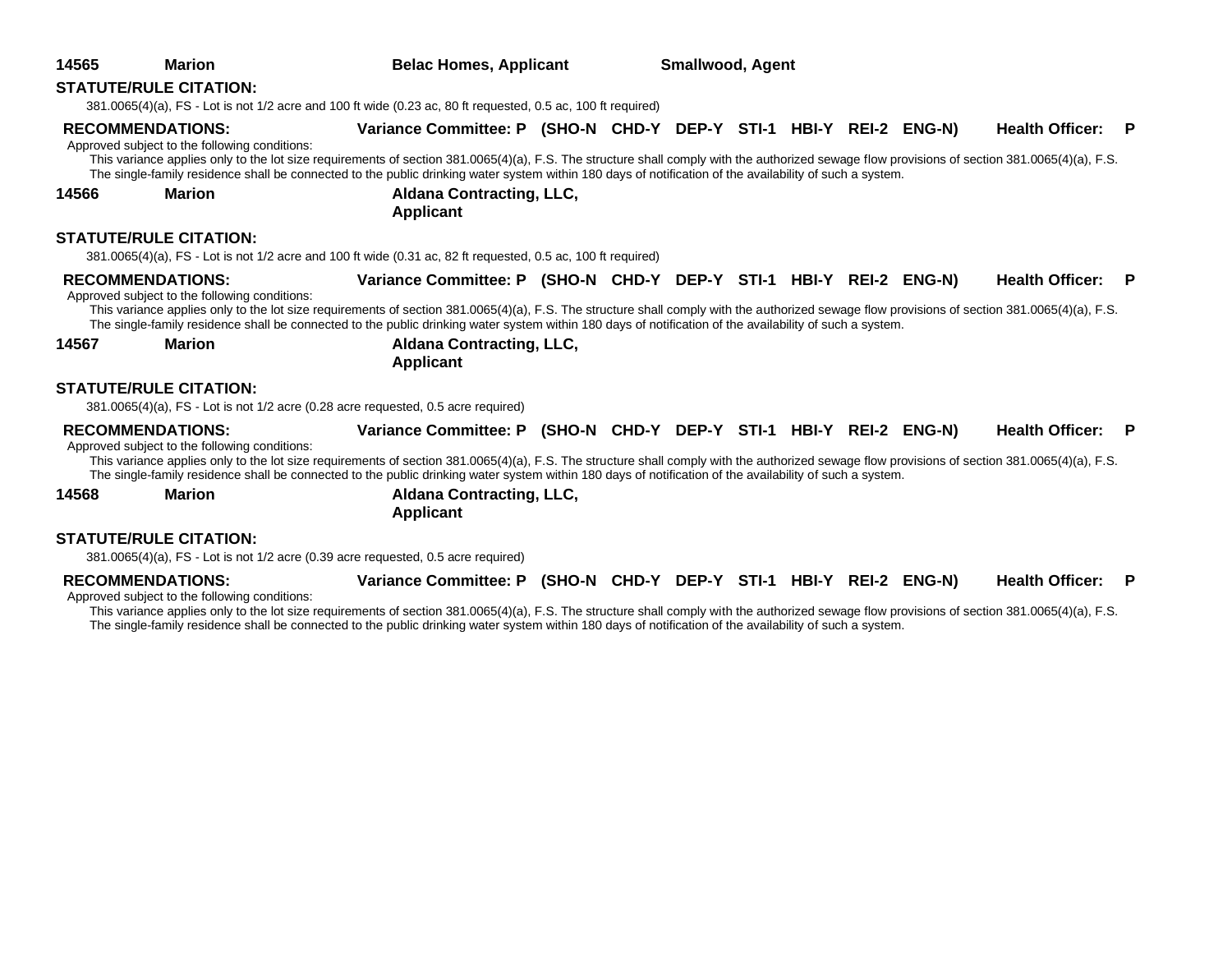| <b>STATUTE/RULE CITATION:</b>                                                                                   |  |  |
|-----------------------------------------------------------------------------------------------------------------|--|--|
| $381.0065(4)(a)$ , FS - Lot is not 1/2 acre and 100 ft wide (0.28 ac, 85 ft requested, 0.5 ac, 100 ft required) |  |  |

### **RECOMMENDATIONS: Variance Committee: P (SHO-2 CHD-Y DEP-1 STI-N HBI-N REI-N ENG-Y) Health Officer: P**

Approved subject to the following conditions:

The onsite sewage treatment and disposal system shall include either an in-ground nitrogen reducing biofilter (INRB), an NSF 245 aerobic treatment unit,

or a nitrogen-reducing performance-based treatment system designed to meet a 50% reduction in nitrogen before discharge to the drainfield.

\*IMPORTANT NOTE: An INRB may not be able to be installed due to site restrictions.

This variance applies only to the lot size requirements of section 381.0065(4)(a), F.S. The structure shall comply with the authorized sewage flow provisions of section 381.0065(4)(a), F.S. The single-family residence shall be connected to the public drinking water system within 180 days of notification of the availability of such a system.

**14570 Marion Aldana Contracting, LLC,** 

**Applicant**

### **STATUTE/RULE CITATION:**

381.0065(4)(a), FS - Lot is not 1/2 acre and 100 ft wide (0.24 ac, 85 ft requested, 0.5 ac, 100 ft required)

**RECOMMENDATIONS: Variance Committee: P (SHO-N CHD-Y DEP-Y STI-1 HBI-Y REI-2 ENG-N) Health Officer: P**

Approved subject to the following conditions:

This variance applies only to the lot size requirements of section 381.0065(4)(a), F.S. The structure shall comply with the authorized sewage flow provisions of section 381.0065(4)(a), F.S. The single-family residence shall be connected to the public drinking water system within 180 days of notification of the availability of such a system.

### **14571 Marion Jen Homes, LLC, Applicant**

### **STATUTE/RULE CITATION:**

381.0065(4)(a), FS - Lot is not 1/2 acre and 100 ft wide (0.23 ac, 80 ft requested, 0.5 ac, 100 ft required)

**RECOMMENDATIONS: Variance Committee: P (SHO-2 CHD-Y DEP-1 STI-N HBI-N REI-N ENG-Y) Health Officer: P**

Approved subject to the following conditions:

The onsite sewage treatment and disposal system shall include either an in-ground nitrogen reducing biofilter (INRB), an NSF 245 aerobic treatment unit,

or a nitrogen-reducing performance-based treatment system designed to meet a 50% reduction in nitrogen before discharge to the drainfield.

\*IMPORTANT NOTE: An INRB may not be able to be installed due to site restrictions.

This variance applies only to the lot size requirements of section 381.0065(4)(a), F.S. The structure shall comply with the authorized sewage flow provisions of section 381.0065(4)(a), F.S. The single-family residence shall be connected to the public drinking water system within 180 days of notification of the availability of such a system.

### **14572 Marion Jen Homes, LLC, Applicant**

### **STATUTE/RULE CITATION:**

381.0065(4)(a), FS - Lot is not 1/2 acre (0.28 acre requested, 0.5 acre required)

**RECOMMENDATIONS: Variance Committee: P (SHO-N CHD-Y DEP-Y STI-1 HBI-Y REI-2 ENG-N) Health Officer: P**

Approved subject to the following conditions:

This variance applies only to the lot size requirements of section 381.0065(4)(a), F.S. The structure shall comply with the authorized sewage flow provisions of section 381.0065(4)(a), F.S. The single-family residence shall be connected to the public drinking water system within 180 days of notification of the availability of such a system.

**14569 Marion Patrick Holdings, LLC, Applicant Rogers, Agent**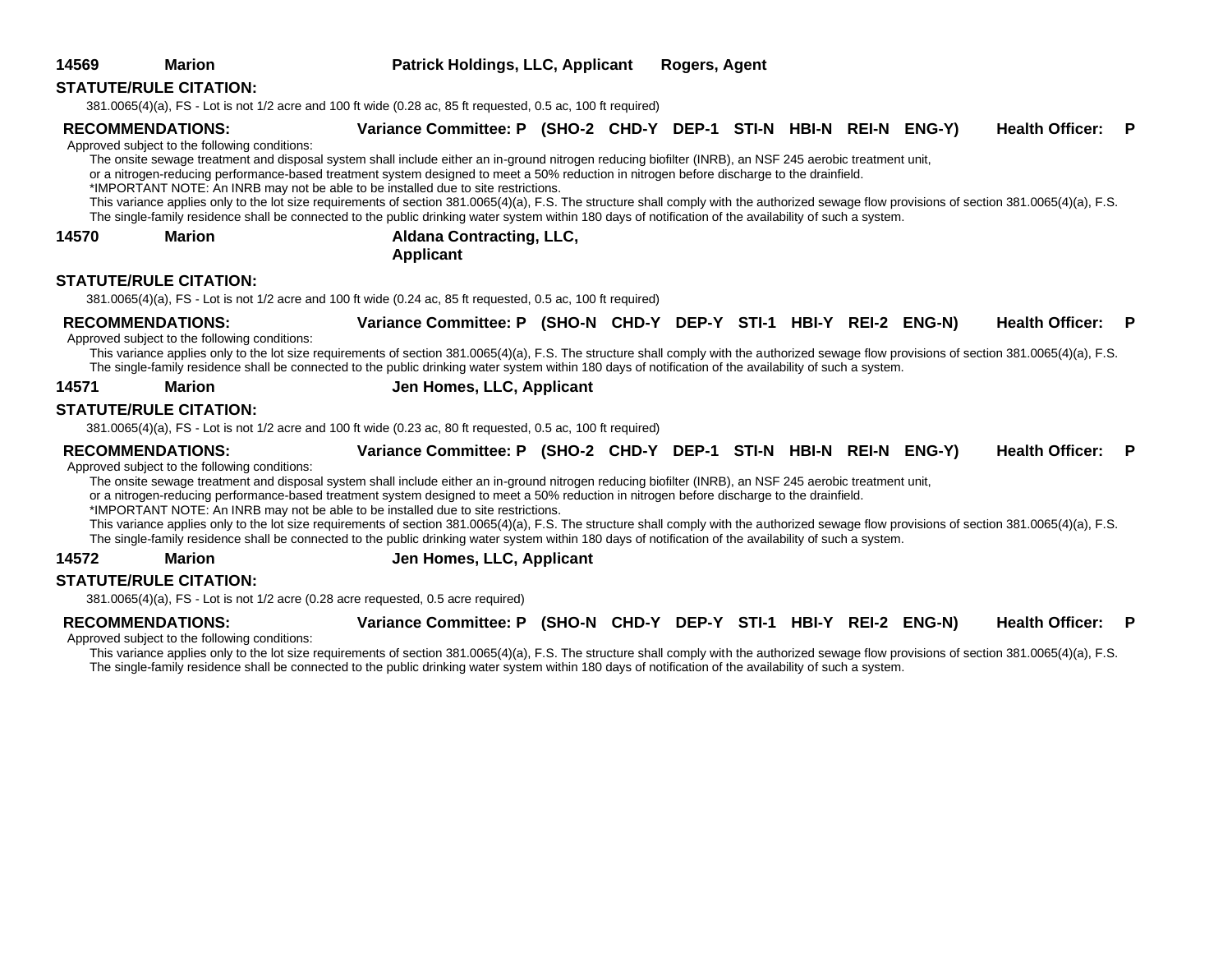| 14573 | <b>Marion</b>                                 | Jen Homes, LLC, Applicant                                                                                                                                                                     |  |  |  |                   |  |
|-------|-----------------------------------------------|-----------------------------------------------------------------------------------------------------------------------------------------------------------------------------------------------|--|--|--|-------------------|--|
|       | <b>STATUTE/RULE CITATION:</b>                 |                                                                                                                                                                                               |  |  |  |                   |  |
|       |                                               | 381.0065(4)(a), FS - Lot is not 1/2 acre and 100 ft wide (0.26 ac, 90 ft requested, 0.5 ac, 100 ft required)                                                                                  |  |  |  |                   |  |
|       | <b>RECOMMENDATIONS:</b>                       | Variance Committee: P (SHO-2 CHD-Y DEP-1 STI-N HBI-N REI-N ENG-Y)                                                                                                                             |  |  |  | Health Officer: P |  |
|       | Approved subject to the following conditions: |                                                                                                                                                                                               |  |  |  |                   |  |
|       |                                               | The onsite sewage treatment and disposal system shall include either an in-ground nitrogen reducing biofilter (INRB), an NSF 245 aerobic treatment unit,                                      |  |  |  |                   |  |
|       |                                               | or a nitrogen-reducing performance-based treatment system designed to meet a 50% reduction in nitrogen before discharge to the drainfield.                                                    |  |  |  |                   |  |
|       |                                               | *IMPORTANT NOTE: An INRB may not be able to be installed due to site restrictions.                                                                                                            |  |  |  |                   |  |
|       |                                               | This variance applies only to the lot size requirements of section 381.0065(4)(a), F.S. The structure shall comply with the authorized sewage flow provisions of section 381.0065(4)(a), F.S. |  |  |  |                   |  |
|       |                                               | The single-family residence shall be connected to the public drinking water system within 180 days of notification of the availability of such a system.                                      |  |  |  |                   |  |

**14574 Marion Patrick Holdings, LLC, Applicant Rogers, Agent**

### **STATUTE/RULE CITATION:**

381.0065(4)(a), FS - Lot is not 1/2 acre and 100 ft wide (0.23 ac, 80 ft requested, 0.5 ac, 100 ft required)

**RECOMMENDATIONS: Variance Committee: P (SHO-2 CHD-Y DEP-1 STI-N HBI-N REI-N ENG-Y) Health Officer: P**

Approved subject to the following conditions:

The onsite sewage treatment and disposal system shall include either an in-ground nitrogen reducing biofilter (INRB), an NSF 245 aerobic treatment unit,

or a nitrogen-reducing performance-based treatment system designed to meet a 50% reduction in nitrogen before discharge to the drainfield.

\*IMPORTANT NOTE: An INRB may not be able to be installed due to site restrictions.

This variance applies only to the lot size requirements of section 381.0065(4)(a), F.S. The structure shall comply with the authorized sewage flow provisions of section 381.0065(4)(a), F.S. The single-family residence shall be connected to the public drinking water system within 180 days of notification of the availability of such a system.

### **14575 Marion Patrick Holdings, LLC, Applicant Rogers, Agent**

### **STATUTE/RULE CITATION:**

381.0065(4)(a), FS - Lot is not 1/2 acre and 100 ft wide (0.24 ac, 82 ft requested, 0.5 ac, 100 ft required)

**RECOMMENDATIONS: Variance Committee: P (SHO-2 CHD-Y DEP-1 STI-N HBI-N REI-N ENG-Y) Health Officer: P**

Approved subject to the following conditions:

The onsite sewage treatment and disposal system shall include either an in-ground nitrogen reducing biofilter (INRB), an NSF 245 aerobic treatment unit,

or a nitrogen-reducing performance-based treatment system designed to meet a 50% reduction in nitrogen before discharge to the drainfield.

\*IMPORTANT NOTE: An INRB may not be able to be installed due to site restrictions.

This variance applies only to the lot size requirements of section 381.0065(4)(a), F.S. The structure shall comply with the authorized sewage flow provisions of section 381.0065(4)(a), F.S. The single-family residence shall be connected to the public drinking water system within 180 days of notification of the availability of such a system.

**14576 Marion Patrick Holdings, LLC, Applicant Rogers, Agent**

## **STATUTE/RULE CITATION:**

381.0065(4)(a), FS - Lot is not 1/2 acre and 100 ft wide (0.24 ac, 80 ft requested, 0.5 ac, 100 ft required)

| <b>RECOMMENDATIONS:</b> | Variance Committee: P (SHO-2 CHD-Y DEP-1 STI-N HBI-N REI-N ENG-Y) |  |  |  | Health Officer: P |  |
|-------------------------|-------------------------------------------------------------------|--|--|--|-------------------|--|
|                         |                                                                   |  |  |  |                   |  |

Approved subject to the following conditions:

The onsite sewage treatment and disposal system shall include either an in-ground nitrogen reducing biofilter (INRB), an NSF 245 aerobic treatment unit,

or a nitrogen-reducing performance-based treatment system designed to meet a 50% reduction in nitrogen before discharge to the drainfield.

\*IMPORTANT NOTE: An INRB may not be able to be installed due to site restrictions.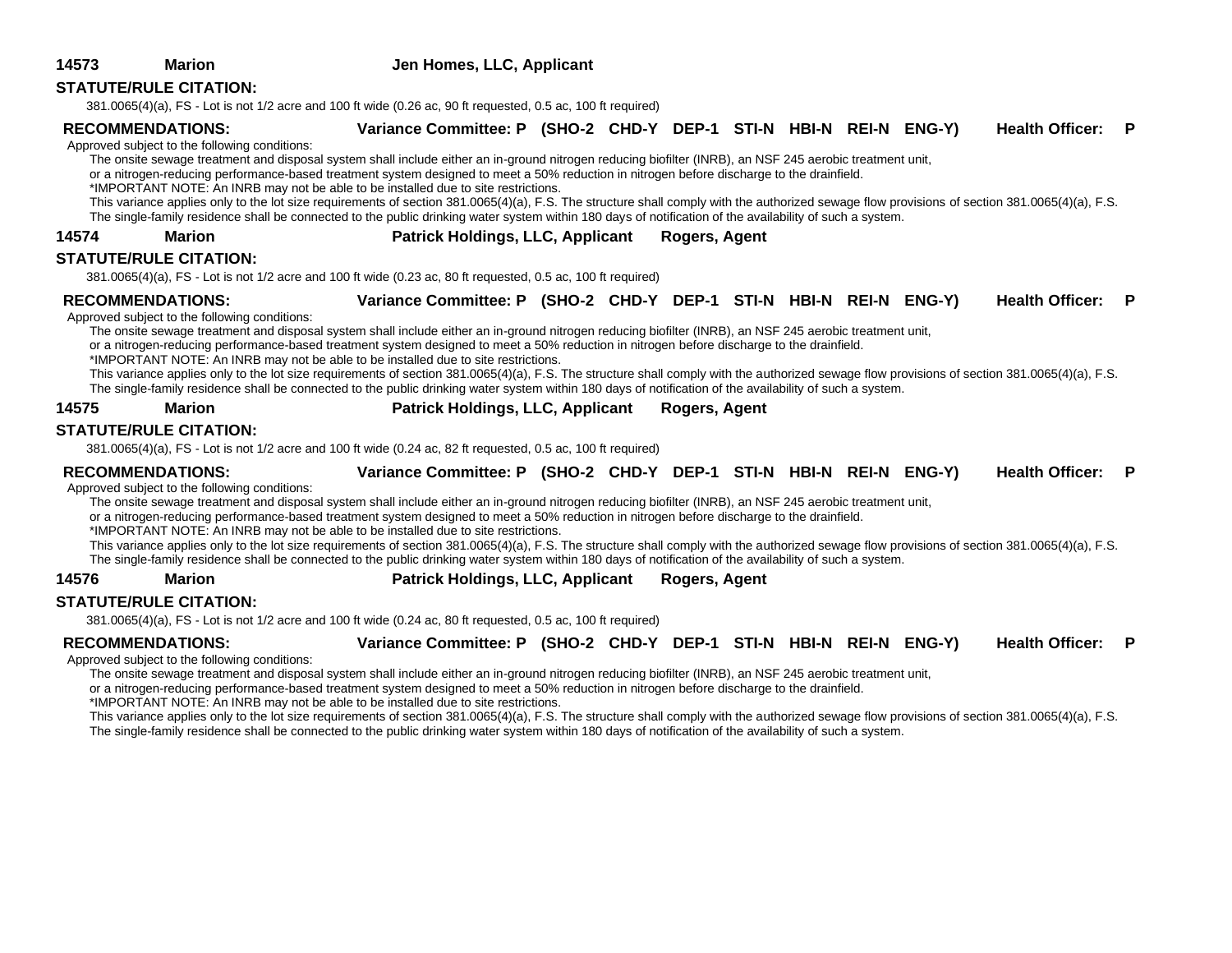|       | <b>STATUTE/RULE CITATION:</b>                                            | 381.0065(4)(a), FS - Lot is not 1/2 acre and 100 ft wide (0.23 ac, 80 ft requested, 0.5 ac, 100 ft required)                                                                                                                                                                                                                                                                                                                                                                                                                                                                                                                                                                                                                                                                                                                   |  |               |  |  |                        |     |
|-------|--------------------------------------------------------------------------|--------------------------------------------------------------------------------------------------------------------------------------------------------------------------------------------------------------------------------------------------------------------------------------------------------------------------------------------------------------------------------------------------------------------------------------------------------------------------------------------------------------------------------------------------------------------------------------------------------------------------------------------------------------------------------------------------------------------------------------------------------------------------------------------------------------------------------|--|---------------|--|--|------------------------|-----|
|       | <b>RECOMMENDATIONS:</b><br>Approved subject to the following conditions: | Variance Committee: P (SHO-2 CHD-Y DEP-1 STI-N HBI-N REI-N ENG-Y)<br>The onsite sewage treatment and disposal system shall include either an in-ground nitrogen reducing biofilter (INRB), an NSF 245 aerobic treatment unit,<br>or a nitrogen-reducing performance-based treatment system designed to meet a 50% reduction in nitrogen before discharge to the drainfield.<br>*IMPORTANT NOTE: An INRB may not be able to be installed due to site restrictions.<br>This variance applies only to the lot size requirements of section 381.0065(4)(a), F.S. The structure shall comply with the authorized sewage flow provisions of section 381.0065(4)(a), F.S.<br>The single-family residence shall be connected to the public drinking water system within 180 days of notification of the availability of such a system. |  |               |  |  | <b>Health Officer:</b> | - P |
| 14578 | <b>Marion</b>                                                            | <b>Patrick Holdings, LLC, Applicant</b>                                                                                                                                                                                                                                                                                                                                                                                                                                                                                                                                                                                                                                                                                                                                                                                        |  | Rogers, Agent |  |  |                        |     |
|       | <b>STATUTE/RULE CITATION:</b>                                            | 381.0065(4)(a), FS - Lot is not 1/2 acre and 100 ft wide (0.26 ac, 88 ft requested, 0.5 ac, 100 ft required)                                                                                                                                                                                                                                                                                                                                                                                                                                                                                                                                                                                                                                                                                                                   |  |               |  |  |                        |     |
|       | <b>RECOMMENDATIONS:</b><br>Approved subject to the following conditions: | Variance Committee: P (SHO-2 CHD-Y DEP-1 STI-N HBI-N REI-N ENG-Y)<br>The onsite sewage treatment and disposal system shall include either an in-ground nitrogen reducing biofilter (INRB), an NSF 245 aerobic treatment unit,<br>or a nitrogen-reducing performance-based treatment system designed to meet a 50% reduction in nitrogen before discharge to the drainfield.<br>*IMPORTANT NOTE: An INRB may not be able to be installed due to site restrictions.<br>This variance applies only to the lot size requirements of section 381.0065(4)(a), F.S. The structure shall comply with the authorized sewage flow provisions of section 381.0065(4)(a), F.S.<br>The single-family residence shall be connected to the public drinking water system within 180 days of notification of the availability of such a system. |  |               |  |  | Health Officer: P      |     |
| 14579 | <b>Marion</b>                                                            | <b>Patrick Holdings, LLC, Applicant</b>                                                                                                                                                                                                                                                                                                                                                                                                                                                                                                                                                                                                                                                                                                                                                                                        |  | Rogers, Agent |  |  |                        |     |
|       | <b>STATUTE/RULE CITATION:</b>                                            |                                                                                                                                                                                                                                                                                                                                                                                                                                                                                                                                                                                                                                                                                                                                                                                                                                |  |               |  |  |                        |     |
|       |                                                                          | 381.0065(4)(a), FS - Lot is not 1/2 acre and 100 ft wide (0.24 ac, 85 ft requested, 0.5 ac, 100 ft required)                                                                                                                                                                                                                                                                                                                                                                                                                                                                                                                                                                                                                                                                                                                   |  |               |  |  |                        |     |
|       | <b>RECOMMENDATIONS:</b><br>Approved subject to the following conditions: | Variance Committee: P (SHO-2 CHD-Y DEP-1 STI-N HBI-N REI-N ENG-Y)<br>The onsite sewage treatment and disposal system shall include either an in-ground nitrogen reducing biofilter (INRB), an NSF 245 aerobic treatment unit,<br>or a nitrogen-reducing performance-based treatment system designed to meet a 50% reduction in nitrogen before discharge to the drainfield.<br>*IMPORTANT NOTE: An INRB may not be able to be installed due to site restrictions.                                                                                                                                                                                                                                                                                                                                                              |  |               |  |  | Health Officer: P      |     |

This variance applies only to the lot size requirements of section 381.0065(4)(a), F.S. The structure shall comply with the authorized sewage flow provisions of section 381.0065(4)(a), F.S. The single-family residence shall be connected to the public drinking water system within 180 days of notification of the availability of such a system.

**14580 Marion The Emerald Group LLC, Applicant Marion Pumpers Inc., Agent**

### **STATUTE/RULE CITATION:**

381.0065(4)(a), FS - Lot is not 1/2 acre and 100 ft wide (0.23 ac, 80 ft requested, 0.5 ac, 100 ft required)

**RECOMMENDATIONS: Variance Committee: P (SHO-N CHD-Y DEP-Y STI-1 HBI-Y REI-2 ENG-N) Health Officer: P**

Approved subject to the following conditions: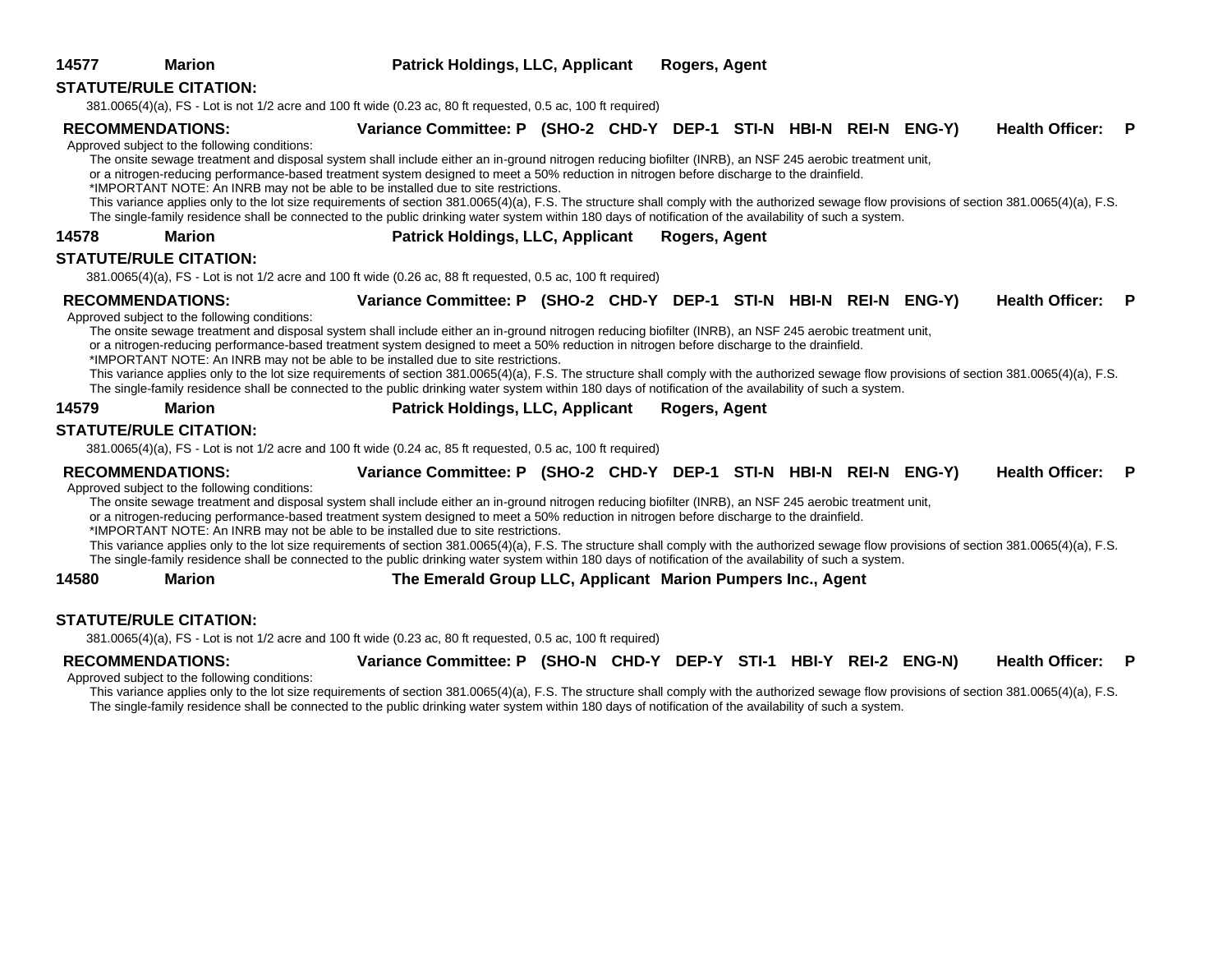| 14581 | <b>Marion</b>                                                            | <b>SBI Group, LLC, Applicant</b>                                                                                                                                                                                                                                                                                                                                                                                                                                                                                                                                                                                                                                                                                                                                                                                               | Day, Agent |                       |  |  |  |                          |   |
|-------|--------------------------------------------------------------------------|--------------------------------------------------------------------------------------------------------------------------------------------------------------------------------------------------------------------------------------------------------------------------------------------------------------------------------------------------------------------------------------------------------------------------------------------------------------------------------------------------------------------------------------------------------------------------------------------------------------------------------------------------------------------------------------------------------------------------------------------------------------------------------------------------------------------------------|------------|-----------------------|--|--|--|--------------------------|---|
|       | <b>STATUTE/RULE CITATION:</b>                                            | 381.0065(4)(a), FS - Lot is not 1/2 acre (0.46 acre requested, 0.5 acre required)                                                                                                                                                                                                                                                                                                                                                                                                                                                                                                                                                                                                                                                                                                                                              |            |                       |  |  |  |                          |   |
|       | <b>RECOMMENDATIONS:</b><br>Approved subject to the following conditions: | Variance Committee: P (SHO-Y CHD-N DEP-N STI-1 HBI-2 REI-Y ENG-Y)<br>This variance applies only to the lot size requirements of section 381.0065(4)(a), F.S. The structure shall comply with the authorized sewage flow provisions of section 381.0065(4)(a), F.S.<br>The single-family residence shall be connected to the public drinking water system within 180 days of notification of the availability of such a system.                                                                                                                                                                                                                                                                                                                                                                                                 |            |                       |  |  |  | <b>Health Officer: P</b> |   |
| 14582 | <b>Marion</b>                                                            | <b>Binns, Applicant</b>                                                                                                                                                                                                                                                                                                                                                                                                                                                                                                                                                                                                                                                                                                                                                                                                        |            | Ramkarran, Agent      |  |  |  |                          |   |
|       | <b>STATUTE/RULE CITATION:</b>                                            | 381.0065(4)(a), FS - Lot is not 1/2 acre and 100 ft wide (0.32 ac, X ft requested, 0.5 ac, 100 ft required)                                                                                                                                                                                                                                                                                                                                                                                                                                                                                                                                                                                                                                                                                                                    |            |                       |  |  |  |                          |   |
|       | <b>RECOMMENDATIONS:</b>                                                  | Variance Committee: P (SHO-N CHD-Y DEP-Y STI-1 HBI-Y REI-2 ENG-N)                                                                                                                                                                                                                                                                                                                                                                                                                                                                                                                                                                                                                                                                                                                                                              |            |                       |  |  |  | <b>Health Officer: P</b> |   |
| 14583 | Approved subject to the following conditions:<br><b>Marion</b>           | This variance applies only to the lot size requirements of section 381.0065(4)(a), F.S. The structure shall comply with the authorized sewage flow provisions of section 381.0065(4)(a), F.S.<br>The single-family residence shall be connected to the public drinking water system within 180 days of notification of the availability of such a system.<br><b>Boavista Properties LLC,</b>                                                                                                                                                                                                                                                                                                                                                                                                                                   |            | <b>Terneus, Agent</b> |  |  |  |                          |   |
|       |                                                                          | <b>Applicant</b>                                                                                                                                                                                                                                                                                                                                                                                                                                                                                                                                                                                                                                                                                                                                                                                                               |            |                       |  |  |  |                          |   |
|       | <b>STATUTE/RULE CITATION:</b>                                            | 381.0065(4)(a), FS - Lot is not 1/2 acre (0.28 acre requested, 0.5 acre required)                                                                                                                                                                                                                                                                                                                                                                                                                                                                                                                                                                                                                                                                                                                                              |            |                       |  |  |  |                          |   |
|       | <b>RECOMMENDATIONS:</b><br>Approved subject to the following conditions: | Variance Committee: P (SHO-N CHD-Y DEP-Y STI-1 HBI-Y REI-2 ENG-N)<br>This variance applies only to the lot size requirements of section 381.0065(4)(a), F.S. The structure shall comply with the authorized sewage flow provisions of section 381.0065(4)(a), F.S.<br>The single-family residence shall be connected to the public drinking water system within 180 days of notification of the availability of such a system.                                                                                                                                                                                                                                                                                                                                                                                                 |            |                       |  |  |  | <b>Health Officer: P</b> |   |
| 14584 | <b>Marion</b>                                                            | Raya, Applicant                                                                                                                                                                                                                                                                                                                                                                                                                                                                                                                                                                                                                                                                                                                                                                                                                |            | <b>Terneus, Agent</b> |  |  |  |                          |   |
|       | <b>STATUTE/RULE CITATION:</b>                                            | 381.0065(4)(a), FS - Lot is not 1/2 acre and 100 ft wide (0.24 ac, 87 ft requested, 0.5 ac, 100 ft required)                                                                                                                                                                                                                                                                                                                                                                                                                                                                                                                                                                                                                                                                                                                   |            |                       |  |  |  |                          |   |
|       | <b>RECOMMENDATIONS:</b><br>Approved subject to the following conditions: | Variance Committee: P (SHO-2 CHD-Y DEP-1 STI-N HBI-N REI-N ENG-Y)<br>The onsite sewage treatment and disposal system shall include either an in-ground nitrogen reducing biofilter (INRB), an NSF 245 aerobic treatment unit,<br>or a nitrogen-reducing performance-based treatment system designed to meet a 50% reduction in nitrogen before discharge to the drainfield.<br>*IMPORTANT NOTE: An INRB may not be able to be installed due to site restrictions.<br>This variance applies only to the lot size requirements of section 381.0065(4)(a), F.S. The structure shall comply with the authorized sewage flow provisions of section 381.0065(4)(a), F.S.<br>The single-family residence shall be connected to the public drinking water system within 180 days of notification of the availability of such a system. |            |                       |  |  |  | <b>Health Officer:</b>   | P |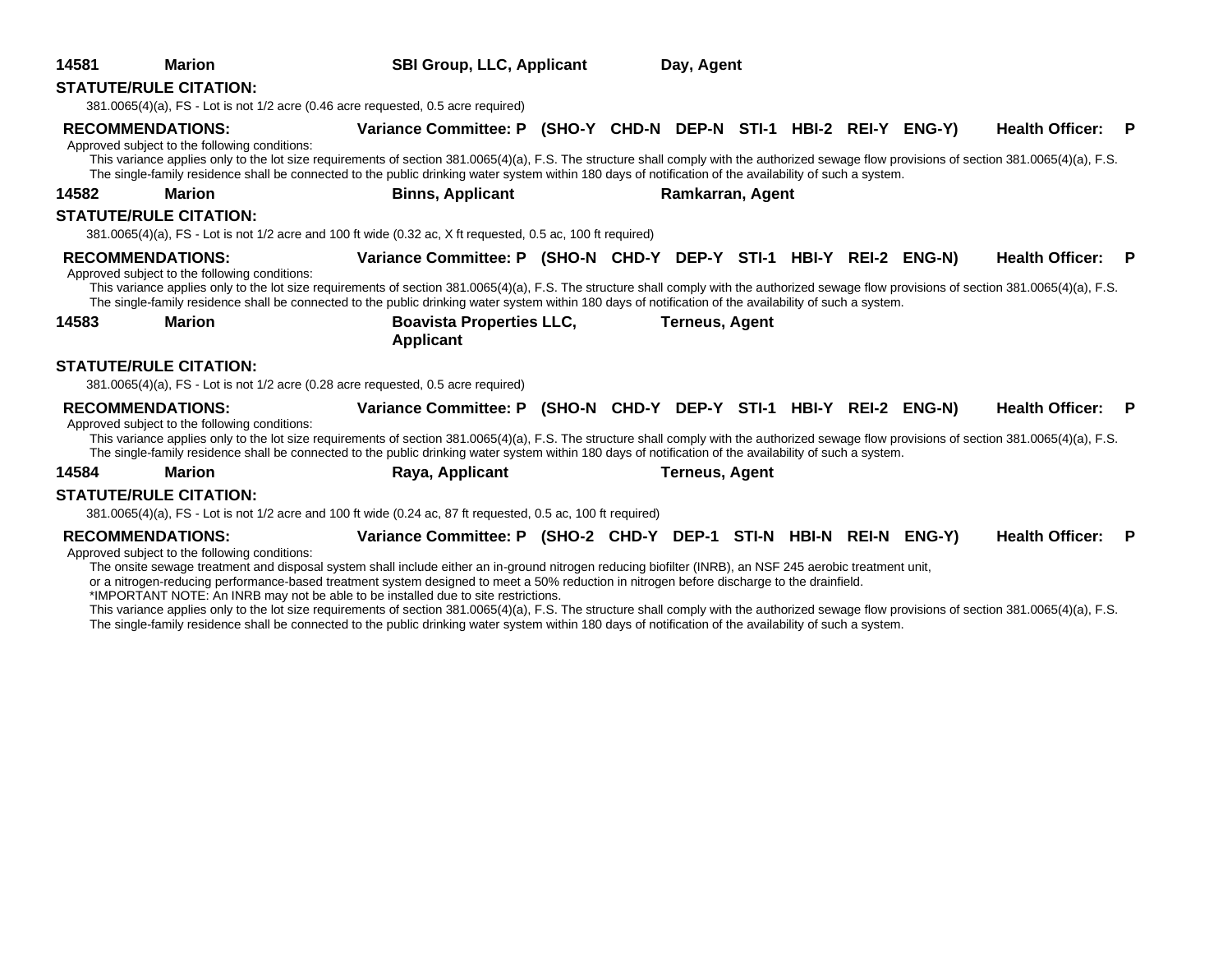**14585 Lee Second Avenue SFR Holdings I L, Synergy Homes LLC, Agent Applicant**

### **STATUTE/RULE CITATION:**

381.0065(4)(a), FS - Lot is not 1/2 acre and 100 ft wide (0.26 ac, 90 ft requested, 0.5 ac, 100 ft required)

**RECOMMENDATIONS: Variance Committee: P (SHO-Y CHD-Y DEP-2 STI-1 HBI-Y REI-Y ENG-Y) Health Officer: P**

Approved subject to the following conditions:

The onsite sewage treatment and disposal system shall include either an in-ground nitrogen reducing biofilter (INRB), an NSF 245 aerobic treatment unit,

or a nitrogen-reducing performance-based treatment system designed to meet a 50% reduction in nitrogen before discharge to the drainfield.

\*IMPORTANT NOTE: An INRB may not be able to be installed due to site restrictions.

This variance applies only to the lot size requirements of section 381.0065(4)(a), F.S. The structure shall comply with the authorized sewage flow provisions of section 381.0065(4)(a), F.S. The single-family residence shall be connected to the public drinking water system within 180 days of notification of the availability of such a system.

**14586 Lee Cupola Homes 27 LLC, Applicant Synergy Homes LLC, Agent**

### **STATUTE/RULE CITATION:**

381.0065(4)(a), FS - Lot is not 1/2 acre and 100 ft wide (0.25 ac, 90 ft requested, 0.5 ac, 100 ft required)

**RECOMMENDATIONS: Variance Committee: P (SHO-Y CHD-Y DEP-2 STI-1 HBI-Y REI-Y ENG-Y) Health Officer: P**

### Approved subject to the following conditions:

The onsite sewage treatment and disposal system shall include either an in-ground nitrogen reducing biofilter (INRB), an NSF 245 aerobic treatment unit,

or a nitrogen-reducing performance-based treatment system designed to meet a 50% reduction in nitrogen before discharge to the drainfield.

\*IMPORTANT NOTE: An INRB may not be able to be installed due to site restrictions.

This variance applies only to the lot size requirements of section 381.0065(4)(a), F.S. The structure shall comply with the authorized sewage flow provisions of section 381.0065(4)(a), F.S. The single-family residence shall be connected to the public drinking water system within 180 days of notification of the availability of such a system.

**14587 Lee MacClugage, Applicant Cay Homes Inc., Agent**

### **STATUTE/RULE CITATION:**

381.0065(4)(a), FS - Lot is not 1/2 acre and 100 ft wide (0.24 ac, 85 ft requested, 0.5 ac, 100 ft required)

### **RECOMMENDATIONS: Variance Committee: P (SHO-Y CHD-Y DEP-2 STI-1 HBI-Y REI-Y ENG-Y) Health Officer: P**

Approved subject to the following conditions:

The onsite sewage treatment and disposal system shall include either an in-ground nitrogen reducing biofilter (INRB), an NSF 245 aerobic treatment unit,

or a nitrogen-reducing performance-based treatment system designed to meet a 50% reduction in nitrogen before discharge to the drainfield.

\*IMPORTANT NOTE: An INRB may not be able to be installed due to site restrictions.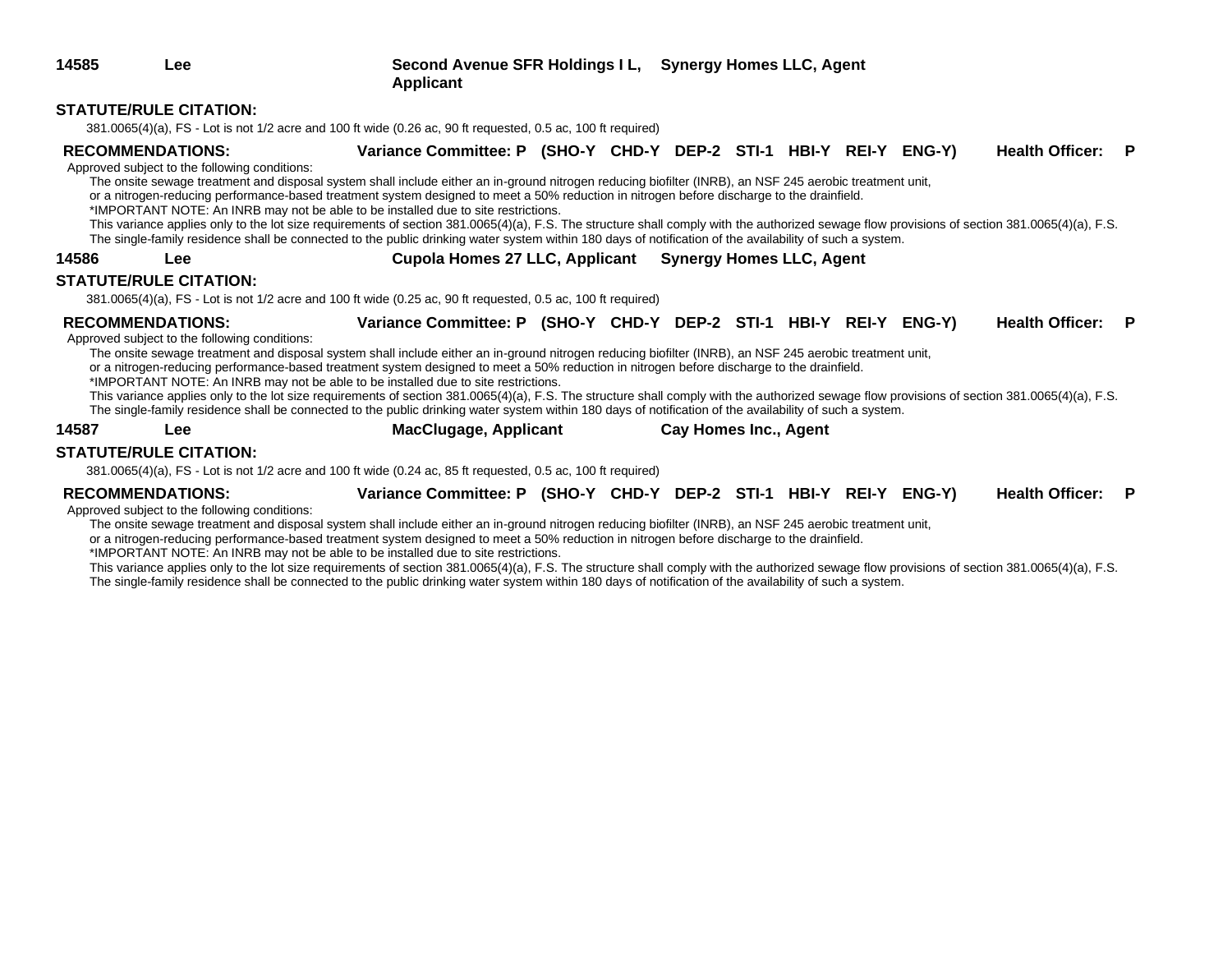| 14588                                                                 | Lee                                                                                            | <b>MacClugage, Applicant</b>                                                                                                                                                                                                                                                                                                                                                                                                                                                                                                                                                                                                                                       |  | <b>Cay Homes Inc., Agent</b>            |  |  |                        |                        |          |
|-----------------------------------------------------------------------|------------------------------------------------------------------------------------------------|--------------------------------------------------------------------------------------------------------------------------------------------------------------------------------------------------------------------------------------------------------------------------------------------------------------------------------------------------------------------------------------------------------------------------------------------------------------------------------------------------------------------------------------------------------------------------------------------------------------------------------------------------------------------|--|-----------------------------------------|--|--|------------------------|------------------------|----------|
|                                                                       | <b>STATUTE/RULE CITATION:</b>                                                                  |                                                                                                                                                                                                                                                                                                                                                                                                                                                                                                                                                                                                                                                                    |  |                                         |  |  |                        |                        |          |
|                                                                       |                                                                                                | 381.0065(4)(a), FS - Lot is not 1/2 acre and 100 ft wide (0.24 ac, 85 ft requested, 0.5 ac, 100 ft required)                                                                                                                                                                                                                                                                                                                                                                                                                                                                                                                                                       |  |                                         |  |  |                        |                        |          |
| <b>RECOMMENDATIONS:</b>                                               | Approved subject to the following conditions:                                                  | Variance Committee: P (SHO-Y CHD-Y DEP-2 STI-1 HBI-Y REI-Y ENG-Y)<br>The onsite sewage treatment and disposal system shall include either an in-ground nitrogen reducing biofilter (INRB), an NSF 245 aerobic treatment unit,<br>or a nitrogen-reducing performance-based treatment system designed to meet a 50% reduction in nitrogen before discharge to the drainfield.<br>*IMPORTANT NOTE: An INRB may not be able to be installed due to site restrictions.<br>This variance applies only to the lot size requirements of section 381.0065(4)(a), F.S. The structure shall comply with the authorized sewage flow provisions of section 381.0065(4)(a), F.S. |  |                                         |  |  | <b>Health Officer:</b> |                        | P        |
|                                                                       |                                                                                                | The single-family residence shall be connected to the public drinking water system within 180 days of notification of the availability of such a system.                                                                                                                                                                                                                                                                                                                                                                                                                                                                                                           |  |                                         |  |  |                        |                        |          |
| 14589                                                                 | Duval                                                                                          | <b>JWB, Applicant</b>                                                                                                                                                                                                                                                                                                                                                                                                                                                                                                                                                                                                                                              |  | <b>BGRP Engineering Group,</b><br>Agent |  |  |                        |                        |          |
|                                                                       | <b>STATUTE/RULE CITATION:</b><br>64E-6.005(4)(a), FAC - Inadequate unobstructed area available | 381.0065(4)(g)2., FS - Setback to surface water body (22 ft requested, 50 ft required)                                                                                                                                                                                                                                                                                                                                                                                                                                                                                                                                                                             |  |                                         |  |  |                        |                        |          |
| <b>RECOMMENDATIONS:</b><br>Took no action because:<br>meeting agenda. |                                                                                                | Variance Committee: O (SHO- CHD- DEP- STI- HBI- REI- ENG-)<br>You contacted this office and advised that the variance request was being withdrawn.<br>Presently, your variance request is not on any future agenda. Please advise this office and the Department of Health in Duval County when you wish the request to be placed on a future                                                                                                                                                                                                                                                                                                                      |  |                                         |  |  |                        | <b>Health Officer:</b> | <u>റ</u> |
| 14590                                                                 | <b>Brevard</b>                                                                                 | <b>Arturo Barcellona Custom Homes</b><br>LLC, Applicant                                                                                                                                                                                                                                                                                                                                                                                                                                                                                                                                                                                                            |  | Franz, Agent                            |  |  |                        |                        |          |
|                                                                       | <b>STATUTE/RULE CITATION:</b>                                                                  |                                                                                                                                                                                                                                                                                                                                                                                                                                                                                                                                                                                                                                                                    |  |                                         |  |  |                        |                        |          |

381.0065(4)(e)1., FS - Setback to private potable well (52 ft requested, 75 ft required) 62-6.005(1)(a), FAC - Same as 381.0065(4)(e)1., FS

 $62-6.005(4)(a)$ , FAC - Inadequate unobstructed area available

**RECOMMENDATIONS: Variance Committee: P (SHO-N CHD-Y DEP-Y STI-1 HBI-Y REI-2 ENG-Y) Health Officer: P**

Approved subject to the following conditions:

The onsite sewage treatment and disposal system shall include a performance-based treatment system meeting secondary treatment standards with drip irrigation. The onsite sewage treatment and disposal system shall be set back from the adjacent private drinking water well by the maximum distance attainable but not less than 52 feet when installed.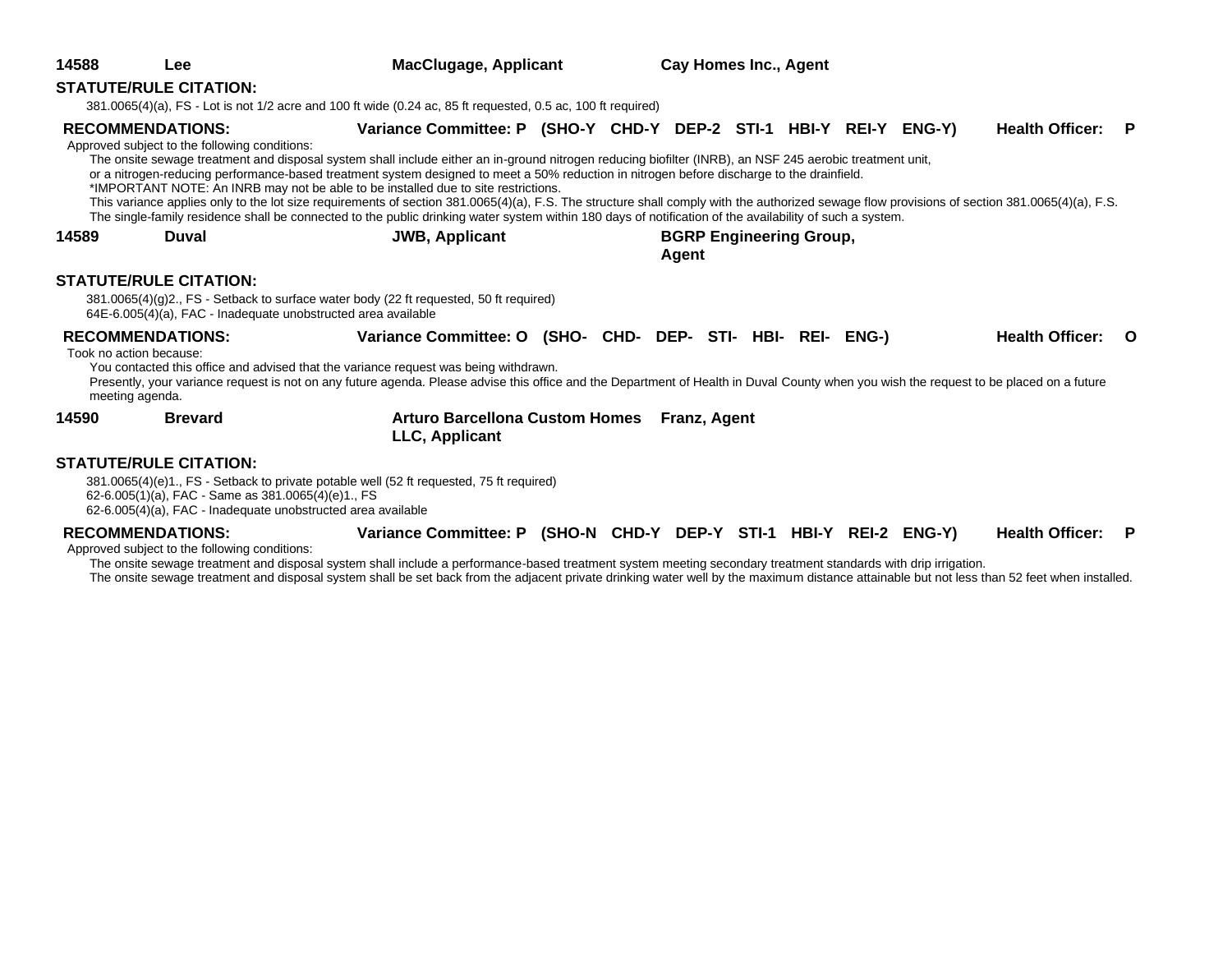| 14591 | <b>Brevard</b>                                                                                                                                      | <b>Carharp Ventures Palm Bay LLC,</b><br><b>Applicant</b>                                                                                                                                                                                                                                                                                                                            | Davis, Agent                                                 |  |  |                        |     |
|-------|-----------------------------------------------------------------------------------------------------------------------------------------------------|--------------------------------------------------------------------------------------------------------------------------------------------------------------------------------------------------------------------------------------------------------------------------------------------------------------------------------------------------------------------------------------|--------------------------------------------------------------|--|--|------------------------|-----|
|       | <b>STATUTE/RULE CITATION:</b><br>62-6.005(1)(a), FAC - Same as 381.0065(4)(e)1., FS<br>62-6.005(4)(a), FAC - Inadequate unobstructed area available | 381.0065(4)(e)1., FS - Setback to private potable well (67'/67'/70' requested, 75 ft required)                                                                                                                                                                                                                                                                                       |                                                              |  |  |                        |     |
|       | <b>RECOMMENDATIONS:</b><br>Approved subject to the following conditions:<br>67' and 67').                                                           | Variance Committee: P (SHO-N CHD-Y DEP-Y STI-2 HBI-Y REI-Y ENG-1)<br>The onsite sewage treatment and disposal system shall include an aerobic treatment unit with drip irrigation.<br>The onsite sewage treatment and disposal system shall be set back from the private drinking water wells by the maximum distance attainable but not less than proposed in the application (70', |                                                              |  |  | <b>Health Officer:</b> | - P |
| 14592 | <b>Seminole</b>                                                                                                                                     | <b>Theune, Applicant</b>                                                                                                                                                                                                                                                                                                                                                             | Franz, Agent                                                 |  |  |                        |     |
|       | <b>STATUTE/RULE CITATION:</b><br>62-6.005(1)(a), FAC - Same as 381.0065(4)(e)1., FS<br>62-6.005(4)(a), FAC - Inadequate unobstructed area available | 381.0065(4)(e)1., FS - Setback to private potable well (71 ft requested, 75 ft required)                                                                                                                                                                                                                                                                                             |                                                              |  |  |                        |     |
|       | <b>RECOMMENDATIONS:</b><br>Approved subject to the following conditions:                                                                            | Variance Committee: P (SHO-Y CHD-Y DEP-Y STI-2 HBI-Y REI-Y ENG-1)<br>The onsite sewage treatment and disposal system shall include an NSF 245 aerobic treatment unit with drip irrigation.<br>The onsite sewage treatment and disposal system shall be set back from the applicant's private drinking water well by the maximum distance attainable but not less than 71 feet when   |                                                              |  |  | <b>Health Officer:</b> | - P |
| 14593 | Dade                                                                                                                                                | US Research & Consulting,<br><b>Applicant</b>                                                                                                                                                                                                                                                                                                                                        | <b>SB Engineering, Inc., Agent</b>                           |  |  |                        |     |
|       | <b>STATUTE/RULE CITATION:</b><br>381.0065(4)(b), FS - Lot density exceeds 4/acre                                                                    |                                                                                                                                                                                                                                                                                                                                                                                      |                                                              |  |  |                        |     |
|       | <b>RECOMMENDATIONS:</b><br>Approved subject to the following conditions:                                                                            | Variance Committee: P (SHO-Y CHD-N DEP-Y STI-2 HBI-Y REI-1 ENG-Y)<br>The onsite sewage treatment and disposal system shall include an aerobic treatment unit.                                                                                                                                                                                                                        |                                                              |  |  | <b>Health Officer:</b> | -P  |
| 14594 | <b>Bay</b>                                                                                                                                          | <b>Persall, Applicant</b>                                                                                                                                                                                                                                                                                                                                                            | <b>Veteran Septic and Site</b><br><b>Construction, Agent</b> |  |  |                        |     |
|       | <b>STATUTE/RULE CITATION:</b><br>62-6.005(1)(f), FAC - Same as 381.0065(4)(e)8., FS                                                                 | 62-6.015, Table V, FAC - Setback to irrigation well (20 ft requested, 50 ft required)<br>62-6.005(2)©, FAC - Setback to groundwater interceptor drain (7 ft requested, 15 ft required)<br>381.0065(4)(e)8., FS - Setback to swale or normally dry retention area (7 feet requested, 15 feet required)                                                                                |                                                              |  |  |                        |     |
|       | <b>RECOMMENDATIONS:</b>                                                                                                                             | Variance Committee: P (SHO-N CHD-N DEP-1 STI-2 HBI-Y REI-Y ENG-Y)                                                                                                                                                                                                                                                                                                                    |                                                              |  |  | <b>Health Officer:</b> | P   |

Approved subject to the following conditions:

The onsite sewage treatment and disposal system shall be set back from the adjacent property's irrigation well by the maximum distance attainable but not less than 20 feet when installed. The applicant shall abandon their irrigation well prior to an onsite sewage treatment and disposal system construction being issued.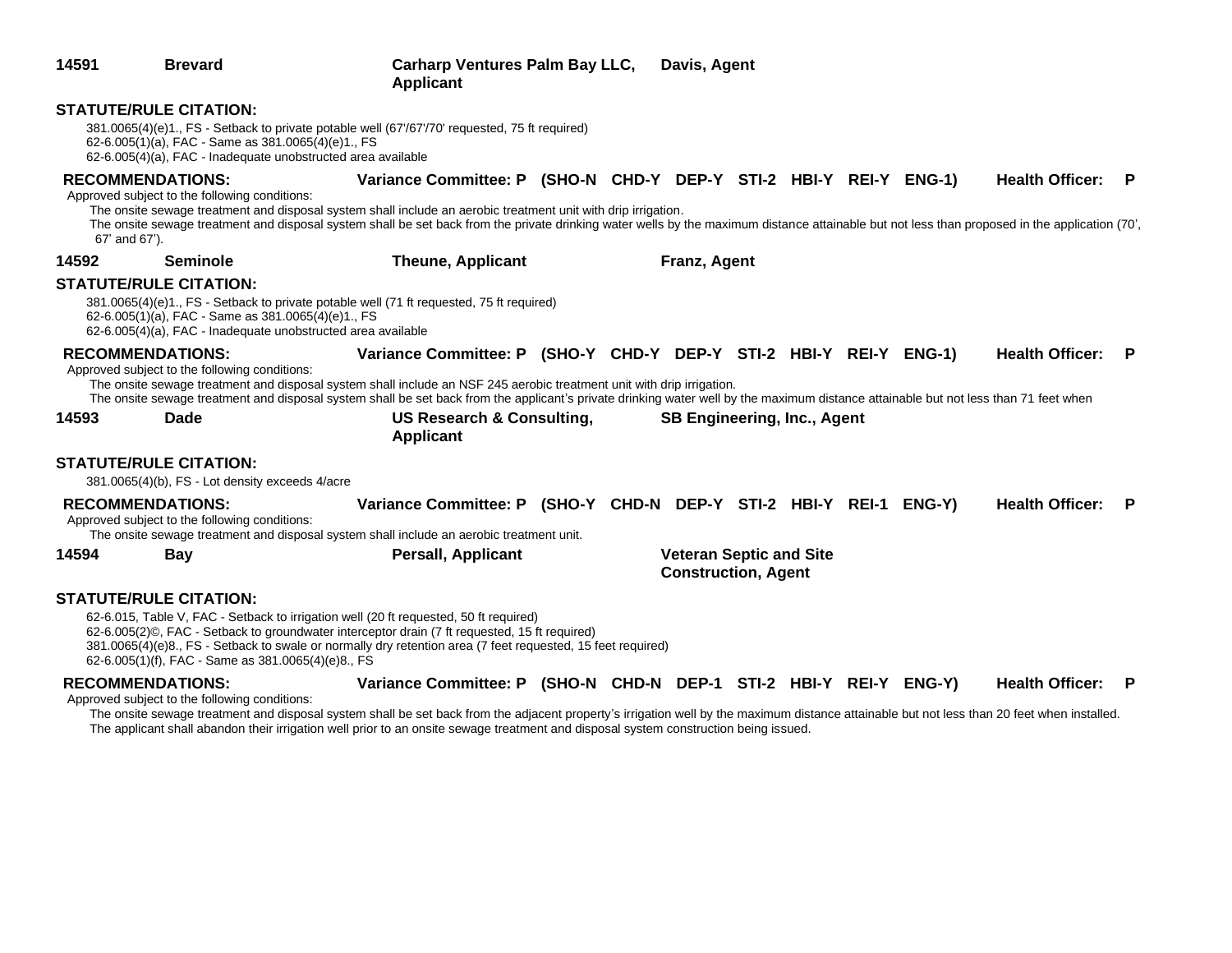| 14595 | <b>Dixie</b>                                                                                                                                          | <b>Snyder, Applicant</b>                                                                                                                                                                                                                                                                                                                                                                                                                                                                                                      | Jones, Agent |       |  |  |        |                   |  |
|-------|-------------------------------------------------------------------------------------------------------------------------------------------------------|-------------------------------------------------------------------------------------------------------------------------------------------------------------------------------------------------------------------------------------------------------------------------------------------------------------------------------------------------------------------------------------------------------------------------------------------------------------------------------------------------------------------------------|--------------|-------|--|--|--------|-------------------|--|
|       | <b>STATUTE/RULE CITATION:</b><br>62-6.005(4)(a), FAC - Inadequate unobstructed area available                                                         | 381.0065(4)(g)2., FS - Setback to surface water body (35 ft requested, 50 ft required)                                                                                                                                                                                                                                                                                                                                                                                                                                        |              |       |  |  |        |                   |  |
|       | <b>RECOMMENDATIONS:</b><br>Approved subject to the following conditions:                                                                              | Variance Committee: P (SHO-N CHD-N DEP-1 STI-2 HBI-Y REI-Y<br>The onsite sewage treatment and disposal system shall include an NSF 245 aerobic treatment unit.<br>The onsite sewage treatment and disposal system shall be set back from the surface water by the maximum distance attainable but not less than 35 feet when installed.                                                                                                                                                                                       |              |       |  |  | ENG-Y) | Health Officer: P |  |
| 14596 | St. Johns                                                                                                                                             | <b>Benedict, Applicant</b>                                                                                                                                                                                                                                                                                                                                                                                                                                                                                                    |              |       |  |  |        |                   |  |
|       | <b>STATUTE/RULE CITATION:</b><br>64E-6.005(1)(a), FAC - Same as 381.0065(4)(e)1., FS<br>64E-6.005(4)(a), FAC - Inadequate unobstructed area available | 381.0065(4)(e)1., FS - Setback to private potable well (50 ft requested, 75 ft required)                                                                                                                                                                                                                                                                                                                                                                                                                                      |              |       |  |  |        |                   |  |
|       | <b>RECOMMENDATIONS:</b><br>Approved subject to the following conditions:                                                                              | Variance Committee: P (SHO-N CHD-N DEP-Y STI-Y HBI-Y REI-2 ENG-1)<br>The onsite sewage treatment and disposal system shall include an NSF 245 aerobic treatment unit with disinfection or a performance-based treatment system designed to meet advanced<br>secondary treatment standards before discharge to the drainfield.<br>The onsite sewage treatment and disposal system shall be set back from the adjacent private drinking water well by the maximum distance attainable but not less than 50 feet when installed. |              |       |  |  |        | Health Officer: P |  |
| 14597 | Osceola                                                                                                                                               | Racetrac Petroleum Inc, Applicant JK Environmental Services,                                                                                                                                                                                                                                                                                                                                                                                                                                                                  |              | Agent |  |  |        |                   |  |

### **STATUTE/RULE CITATION:**

381.0065(3)(b), FS - Take jurisdiction for commercial flow > 5,000 gpd (7080 gpd requested, <=5,000 gpd required)

| <b>RECOMMENDATIONS:</b> | Variance Committee: O (SHO- CHD- DEP- STI- HBI- REI- ENG-) |  |  |  | Health Officer: O |  |
|-------------------------|------------------------------------------------------------|--|--|--|-------------------|--|
| Took no ostion hooping  |                                                            |  |  |  |                   |  |

Took no action because:

At the committee meeting, you advised that the variance request was being withdrawn to discuss the project with the Department of Health in Osceola County to determine if a variance is necessary.

Presently, your variance request is not on any future agenda. Please advise this office and the Department of Health in Osceola County when you wish the request to be placed on a future meeting agenda.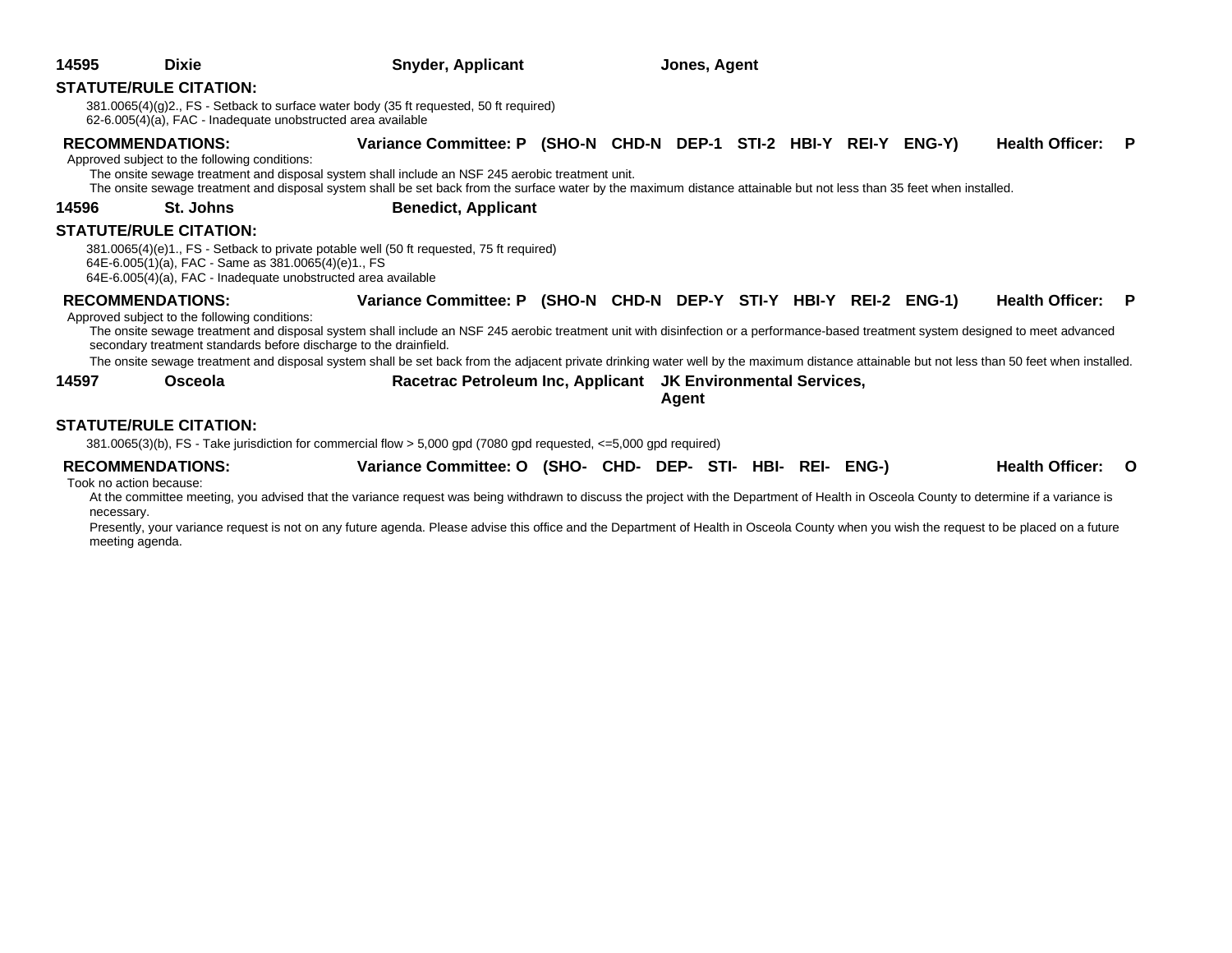| 14598          | <b>Baker</b><br><b>STATUTE/RULE CITATION:</b>                                                            | <b>Spradley, Applicant</b>                                                                                                                                                                                                                                                                                                                                                                                                                                                                                                                                                                                        |                                                                    |              | Jones, Agent      |                                                           |  |  |  |                          | <b>Modified</b> |
|----------------|----------------------------------------------------------------------------------------------------------|-------------------------------------------------------------------------------------------------------------------------------------------------------------------------------------------------------------------------------------------------------------------------------------------------------------------------------------------------------------------------------------------------------------------------------------------------------------------------------------------------------------------------------------------------------------------------------------------------------------------|--------------------------------------------------------------------|--------------|-------------------|-----------------------------------------------------------|--|--|--|--------------------------|-----------------|
|                | 62-6.005(1)(b), FAC - Same as 381.0065(4)(e)3., FS<br>62-6.005(1)(f), FAC - Same as 381.0065(4)(e)8., FS | 381.0065(4)(a), FS - Estimated sewage flow exceeds 1500 gpd/acre (460 gpd requested, 450 gpd required)<br>381.0065(4)(e)3., FS - Setback to a public well producing <= 2000 gpd (75 ft requested, 100 ft required)<br>381.0065(4)(e)8., FS - Setback to swale or normally dry retention area (10 feet requested, 15 feet required)<br>62-6.015(6)(d), FAC - Inadequate drainfield size (540 sf requested, 575 sf required)                                                                                                                                                                                        |                                                                    |              |                   |                                                           |  |  |  |                          |                 |
|                | <b>RECOMMENDATIONS:</b><br>Approved subject to the following conditions:                                 | Variance Committee: P (SHO-2 CHD-Y DEP-Y STI-1 HBI-Y REI-Y ENG-Y)<br>The onsite sewage treatment and disposal system shall be set back from the public drinking water well by the maximum distance attainable but not less than 75 feet when installed.<br>The onsite sewage treatment and disposal system shall be set back from swale by the maximum distance attainable but not less than 10 feet when installed.<br>The bottom surface of the drainfield shall be setback from the estimated wet season water table elevation by the maximum distance attainable but not less than six inches when installed. |                                                                    |              |                   |                                                           |  |  |  | <b>Health Officer:</b>   | - P             |
| 14599          | <b>Bay</b>                                                                                               | Newsom, Applicant                                                                                                                                                                                                                                                                                                                                                                                                                                                                                                                                                                                                 |                                                                    |              | A-1 Septic, Agent |                                                           |  |  |  |                          |                 |
|                | <b>STATUTE/RULE CITATION:</b>                                                                            | 381.0065(4)(a), FS - Lot is not 1/2 acre and 100 ft wide (0.48 ac, X ft requested, 0.5 ac, 100 ft required)                                                                                                                                                                                                                                                                                                                                                                                                                                                                                                       |                                                                    |              |                   |                                                           |  |  |  |                          |                 |
| Approved       | <b>RECOMMENDATIONS:</b>                                                                                  | Variance Committee: A (SHO-Y CHD-Y DEP-2 STI-1 HBI-Y REI-Y ENG-Y)                                                                                                                                                                                                                                                                                                                                                                                                                                                                                                                                                 |                                                                    |              |                   |                                                           |  |  |  | Health Officer: A        |                 |
| 14600          | <b>Jackson</b>                                                                                           |                                                                                                                                                                                                                                                                                                                                                                                                                                                                                                                                                                                                                   | <b>Florida Foundation Seed</b><br><b>Producers Inc., Applicant</b> |              |                   | <b>Gorman Environmental</b><br><b>Services LLC, Agent</b> |  |  |  |                          |                 |
|                | <b>STATUTE/RULE CITATION:</b>                                                                            | 381.0065(4)(i), FS - System likely to dispose of hazardous/toxic/industrial waste (Ind, tox, haz waste requested, Domestic, Commercial required)                                                                                                                                                                                                                                                                                                                                                                                                                                                                  |                                                                    |              |                   |                                                           |  |  |  |                          |                 |
| Approved       | <b>RECOMMENDATIONS:</b>                                                                                  | Variance Committee: A (SHO-Y CHD-Y DEP-Y STI-1 HBI-Y REI-2 ENG-Y)                                                                                                                                                                                                                                                                                                                                                                                                                                                                                                                                                 |                                                                    |              |                   |                                                           |  |  |  | <b>Health Officer: A</b> |                 |
| 14601          | <b>Dixie</b>                                                                                             | <b>Rouse, Applicant</b>                                                                                                                                                                                                                                                                                                                                                                                                                                                                                                                                                                                           |                                                                    | Jones, Agent |                   |                                                           |  |  |  |                          |                 |
|                | <b>STATUTE/RULE CITATION:</b>                                                                            | 381.0065(4)(t)2., FS - Cannot add fill to property in regulatory floodway<br>381.0065(4)(g)2., FS - Setback to surface water body (48 ft requested, 50 ft required)<br>62-6.005(4)(a), FAC - Inadequate unobstructed area available                                                                                                                                                                                                                                                                                                                                                                               |                                                                    |              |                   |                                                           |  |  |  |                          |                 |
| configuration. | <b>RECOMMENDATIONS:</b><br>Approved subject to the following conditions:                                 | Variance Committee: P (SHO-N CHD-N DEP-Y STI-1 HBI-Y REI-Y ENG-2)<br>The onsite sewage treatment and disposal system shall include an NSF 245 aerobic treatment unit. To maximize the setback to the surface water, the drainfield shall be installed in a bed<br>The onsite sewage treatment and disposal system shall be set back from the surface water by the maximum distance attainable but not less than 48 feet when installed.                                                                                                                                                                           |                                                                    |              |                   |                                                           |  |  |  | <b>Health Officer:</b>   | - P             |

The entire system; including shoulders, slopes, and the soil cap over the drainfield, shall be stabilized with sod.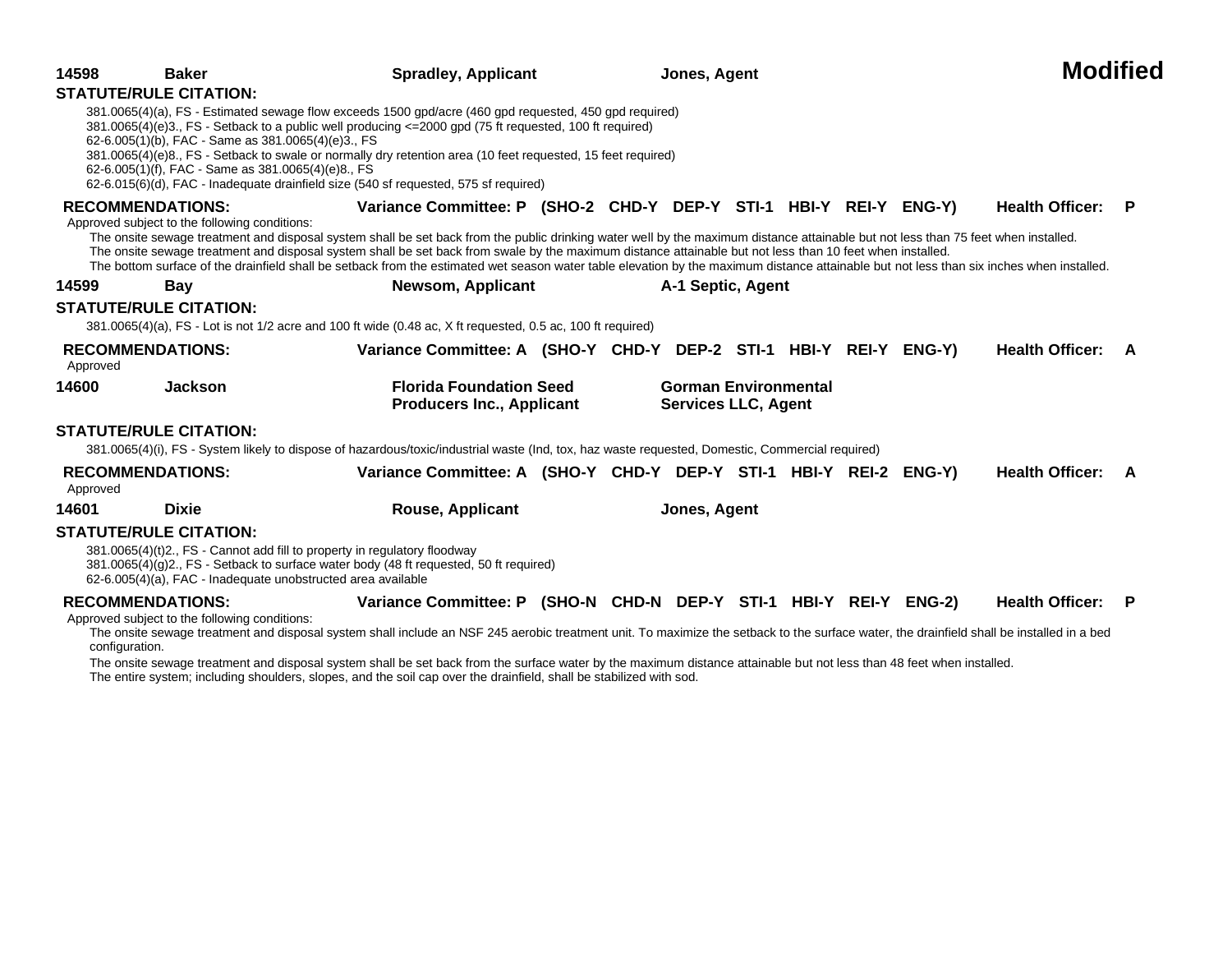| 14602                               | Bay                                                                                                                                                                                                                                                                                                                                                                                                                         | <b>GCT Capital Properties, LLC,</b><br>Applicant                                                                  |  |  | <b>Veteran Septic and Site</b><br><b>Construction, Agent</b> |  |  |  |  |                        |     |
|-------------------------------------|-----------------------------------------------------------------------------------------------------------------------------------------------------------------------------------------------------------------------------------------------------------------------------------------------------------------------------------------------------------------------------------------------------------------------------|-------------------------------------------------------------------------------------------------------------------|--|--|--------------------------------------------------------------|--|--|--|--|------------------------|-----|
| <b>STATUTE/RULE CITATION:</b>       | 381.0065(4)(b), FS - Lot density exceeds 4/acre                                                                                                                                                                                                                                                                                                                                                                             |                                                                                                                   |  |  |                                                              |  |  |  |  |                        |     |
| <b>RECOMMENDATIONS:</b><br>Approved |                                                                                                                                                                                                                                                                                                                                                                                                                             | Variance Committee: A (SHO-N CHD-N DEP-Y STI-1 HBI-2 REI-Y ENG-N)                                                 |  |  |                                                              |  |  |  |  | <b>Health Officer:</b> | A   |
| 14603                               | <b>Marion</b>                                                                                                                                                                                                                                                                                                                                                                                                               | <b>Aldana Contracting, LLC,</b><br><b>Applicant</b>                                                               |  |  |                                                              |  |  |  |  |                        |     |
| <b>STATUTE/RULE CITATION:</b>       | 381.0065(4)(a), FS - Lot is not 1/2 acre and 100 ft wide (0.23 ac, 80 ft requested, 0.5 ac, 100 ft required)                                                                                                                                                                                                                                                                                                                |                                                                                                                   |  |  |                                                              |  |  |  |  |                        |     |
| <b>RECOMMENDATIONS:</b>             | Approved subject to the following conditions:<br>This variance applies only to the lot size requirements of section 381.0065(4)(a), F.S. The structure shall comply with the authorized sewage flow provisions of section 381.0065(4)(a), F.S.<br>The single-family residence shall be connected to the public drinking water system within 180 days of notification of the availability of such a system.                  | Variance Committee: P (SHO-N CHD-Y DEP-Y STI-1 HBI-Y REI-2 ENG-N)                                                 |  |  |                                                              |  |  |  |  | <b>Health Officer:</b> | - P |
| 14604                               | <b>Marion</b>                                                                                                                                                                                                                                                                                                                                                                                                               | Worldwide Alliance, LLC,<br>Silva-Rice, Agent<br><b>Applicant</b>                                                 |  |  |                                                              |  |  |  |  |                        |     |
| <b>STATUTE/RULE CITATION:</b>       | 381.0065(4)(a), FS - Lot is not 1/2 acre and 100 ft wide (0.23 ac, 80 ft requested, 0.5 ac, 100 ft required)                                                                                                                                                                                                                                                                                                                |                                                                                                                   |  |  |                                                              |  |  |  |  |                        |     |
| <b>RECOMMENDATIONS:</b><br>14605    | Approved subject to the following conditions:<br>This variance applies only to the lot size requirements of section 381.0065(4)(a), F.S. The structure shall comply with the authorized sewage flow provisions of section 381.0065(4)(a), F.S.<br>The single-family residence shall be connected to the public drinking water system within 180 days of notification of the availability of such a system.<br><b>Marion</b> | Variance Committee: P (SHO-N CHD-Y DEP-Y STI-1 HBI-Y REI-2 ENG-N)<br>Worldwide Alliance, LLC,<br><b>Applicant</b> |  |  | <b>Silva-Rice, Agent</b>                                     |  |  |  |  | <b>Health Officer:</b> | - P |
| <b>STATUTE/RULE CITATION:</b>       | 381.0065(4)(a), FS - Lot is not 1/2 acre (0.33 acre requested, 0.5 acre required)                                                                                                                                                                                                                                                                                                                                           |                                                                                                                   |  |  |                                                              |  |  |  |  |                        |     |
| <b>RECOMMENDATIONS:</b>             | Approved subject to the following conditions:<br>This variance applies only to the lot size requirements of section 381.0065(4)(a), F.S. The structure shall comply with the authorized sewage flow provisions of section 381.0065(4)(a), F.S.<br>The single-family residence shall be connected to the public drinking water system within 180 days of notification of the availability of such a system.                  | Variance Committee: P (SHO-N CHD-Y DEP-Y STI-1 HBI-Y REI-2 ENG-N)                                                 |  |  |                                                              |  |  |  |  | Health Officer: P      |     |